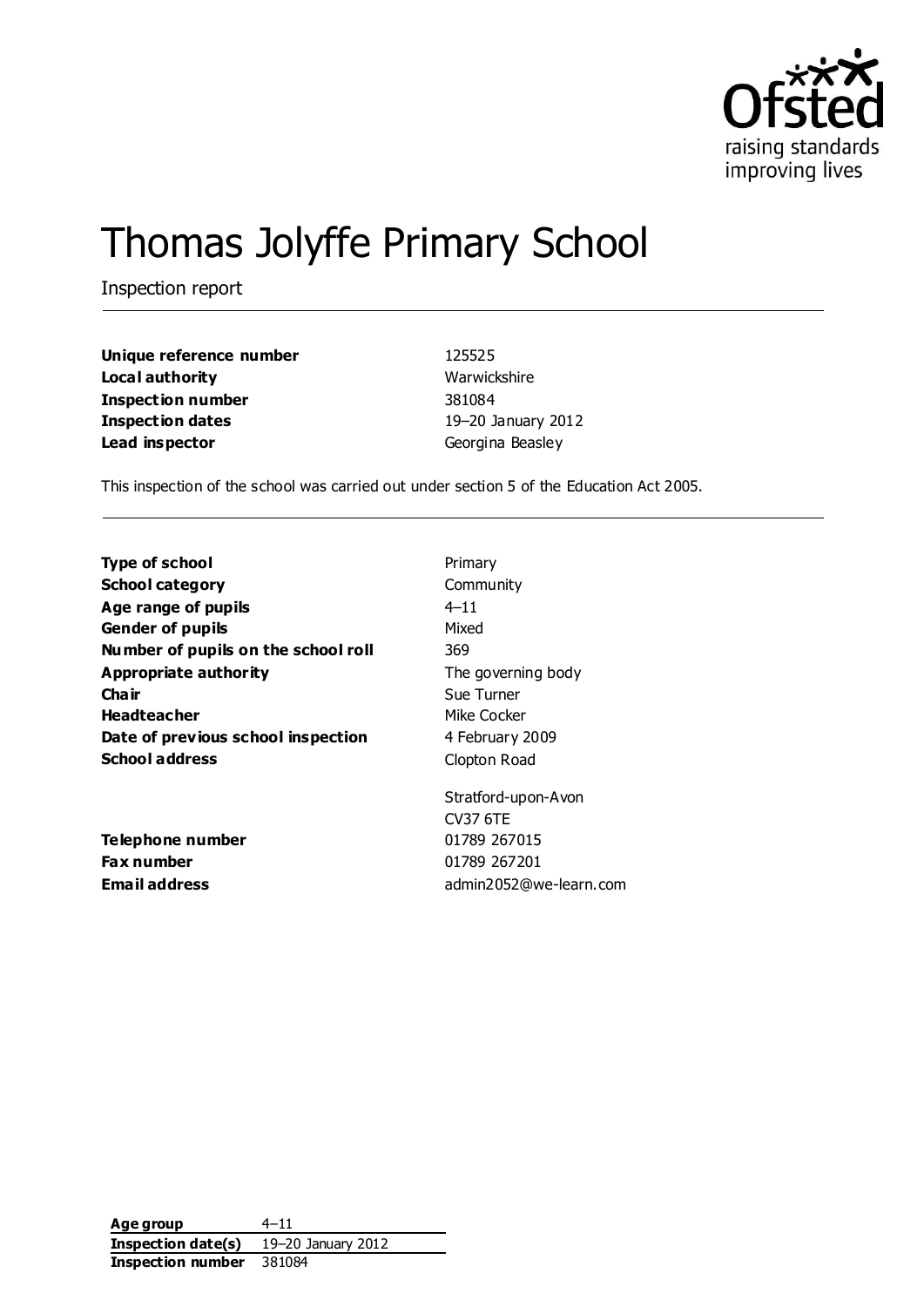

You can use Parent View to give Ofsted your opinion on your child's school. Ofsted will use the information parents and carers provide when deciding which schools to inspect and when.

You can also use Parent View to find out what other parents and carers think about schools in England. You can visit [www.parentview.ofsted.gov.uk,](http://www.parentview.ofsted.gov.uk/) or look for the link on the main Ofsted website: [www.ofsted.gov.uk](http://www.ofsted.gov.uk/)

The Office for Standards in Education, Children's Services and Skills (Ofsted) regulates and inspects to achieve excellence in the care of children and young people, and in education and skills for learners of all ages. It regulates and inspects childcare and children's social care, and inspects the Children and Family Court Advisory Support Service (Cafcass), schools, colleges, initial teacher training, work-based learning and skills training, adult and community learning, and education and training in prisons and other secure establishments. It assesses council children's services, and inspects services for looked after children, safeguarding and child protection.

Further copies of this report are obtainable from the school. Under the Education Act 2005, the school must provide a copy of this report free of charge to certain categories of people. A charge not exceeding the full cost of reproduction may be made for any other copies supplied.

If you would like a copy of this document in a different format, such as large print or Braille, please telephone 0300 123 4234, or email enquiries@ofsted.gov.uk.

You may copy all or parts of this document for non-commercial educational purposes, as long as you give details of the source and date of publication and do not alter the information in any way.

To receive regular email alerts about new publications, including survey reports and school inspection reports, please visit our website and go to 'Subscribe'.

Piccadilly Gate Store St **Manchester** M1 2WD

T: 0300 123 4234 Textphone: 0161 618 8524 E: enquiries@ofsted.gov.uk W: www.ofsted.gov.uk



© Crown copyright 2012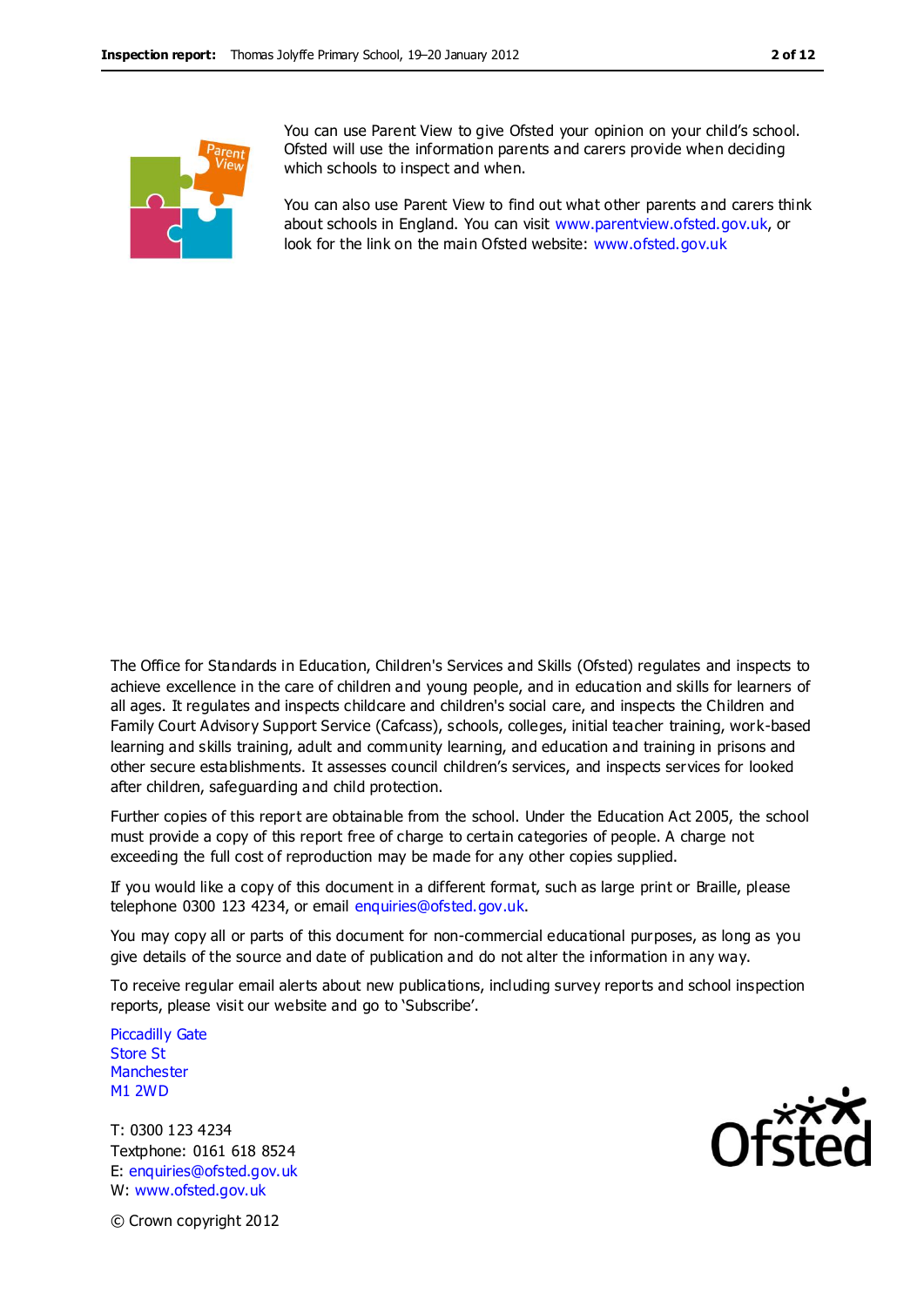## **Introduction**

| Inspection team       |                      |
|-----------------------|----------------------|
| Georgina Beasley      | Additional inspector |
| <b>Maxine Clewlow</b> | Additional inspector |
| Graham Stephens       | Additional inspector |

This inspection was carried out with two days' notice. Inspectors observed 22 lessons taught by 15 teachers. Meetings were held with staff and representatives of the governing body. Inspectors took account of the responses to the on-line questionnaire (Parent View) in planning the inspection. They observed the school's work, and looked at pupils' work, planning and assessment documents, monitoring reports, safeguarding procedures and the school's learning improvement plan. The inspectors received and analysed 191 questionnaires from parents and carers, 46 from staff and 115 from pupils.

## **Information about the school**

Nearly all pupils who attend this larger than average-sized primary school are from White British backgrounds. The remaining pupils are from a number of different minority ethnic backgrounds. The proportion of pupils who speak English as an additional language is average, as is the proportion of disabled pupils and those with special educational needs. The proportion of pupils known to be eligible for free school meals is below average. A private nursery operates on site and is inspected separately. The school has National Healthy Schools status, an Eco-Schools award and an Activemark. The school meets the current floor standard.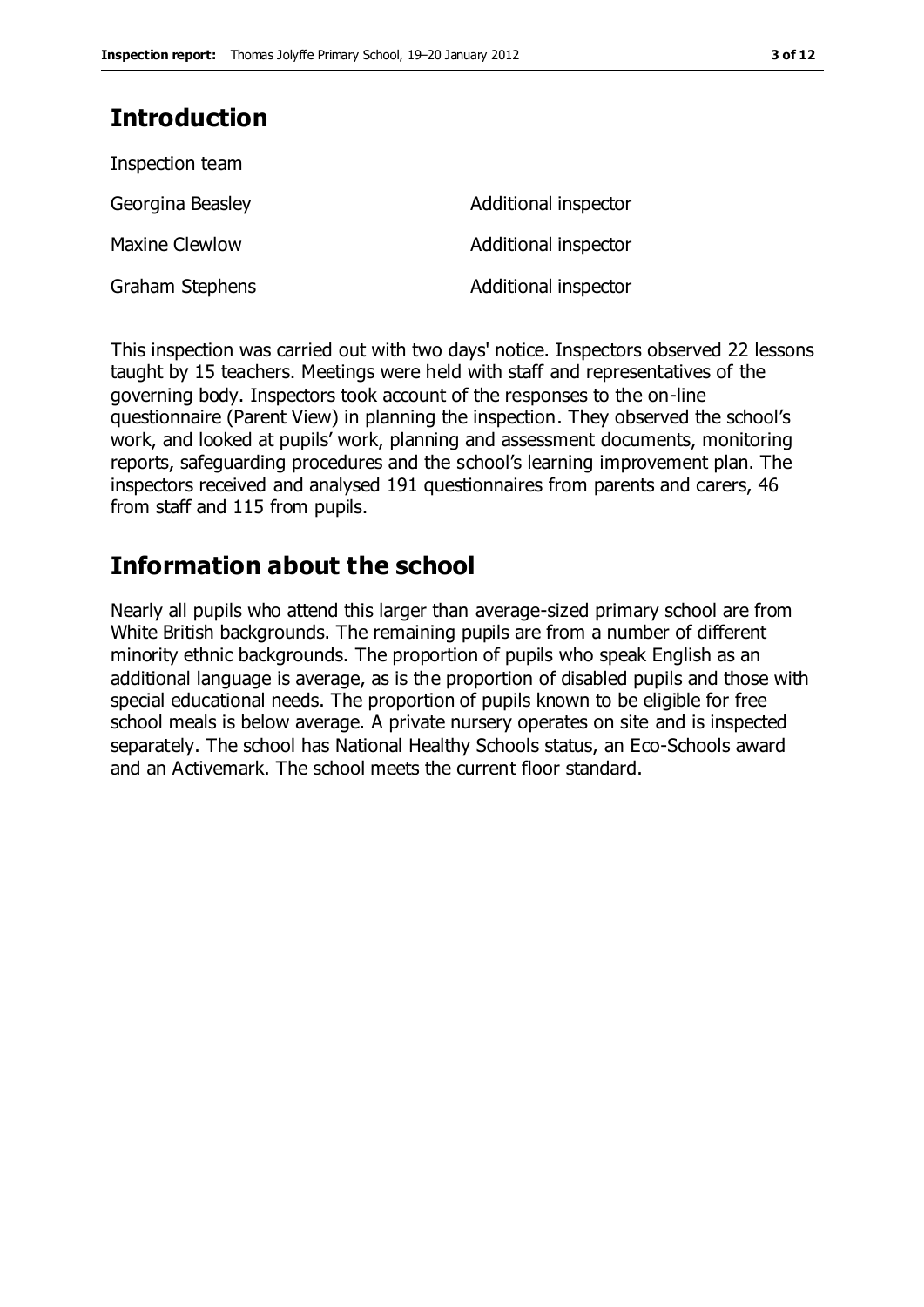## **Inspection judgements**

| <b>Overall effectiveness</b>          |   |
|---------------------------------------|---|
|                                       |   |
| <b>Achievement of pupils</b>          | З |
| <b>Quality of teaching</b>            | З |
| <b>Behaviour and safety of pupils</b> | 3 |
| Leadership and management             | 3 |

## **Key findings**

- This is a satisfactory school. A positive ethos for learning ensures pupils enjoy coming to school. Parents and carers of children in the Reception class are particularly pleased and value how quickly their children settle, develop positive attitudes and become independent learners.
- $\blacksquare$  The headteacher, in close partnership with the governing body and staff, has established clear and regular systems for evaluating the school's performance and monitoring pupils' progress. Consequently, the school has an accurate understanding of its strengths and areas in need of improvement. However, monitoring is not always focused and rigorous in ensuring that all staff follow all agreed procedures diligently and consistently.
- Teaching has improved since the previous inspection and is always at least satisfactory; some teaching is good. Inconsistencies remain in the way teachers use time, focus planning precisely on learning and ensure tasks are adapted for pupils who find some learning difficult.
- Pupils' achievement is satisfactory. Progress is improving across the school and attainment at the end of Year 2 and Year 6 is average. All pupils make satisfactory progress from their starting points. More-able pupils receive the challenge they need to reach above average levels. Pupils who find learning to read difficult in Reception and Years 1 and 2 do not develop the secure phonics skills (linking sounds and letters) they need to support learning effectively. Their learning is not always checked during lessons and subsequent support and activities adjusted.
- **Pupils know how to keep themselves safe because rules of behaviour and** conduct are clearly reinforced through assemblies and in lessons. Behaviour is satisfactory. While most pupils behave well for most of the time, it is clear from talking to pupils that there are still a few instances of unacceptable behaviour. Procedures for dealing with incidents are not followed consistently by all staff.

Schools whose overall effectiveness is judged satisfactory may receive a monitoring visit by an Ofsted inspector before their next section 5 inspection.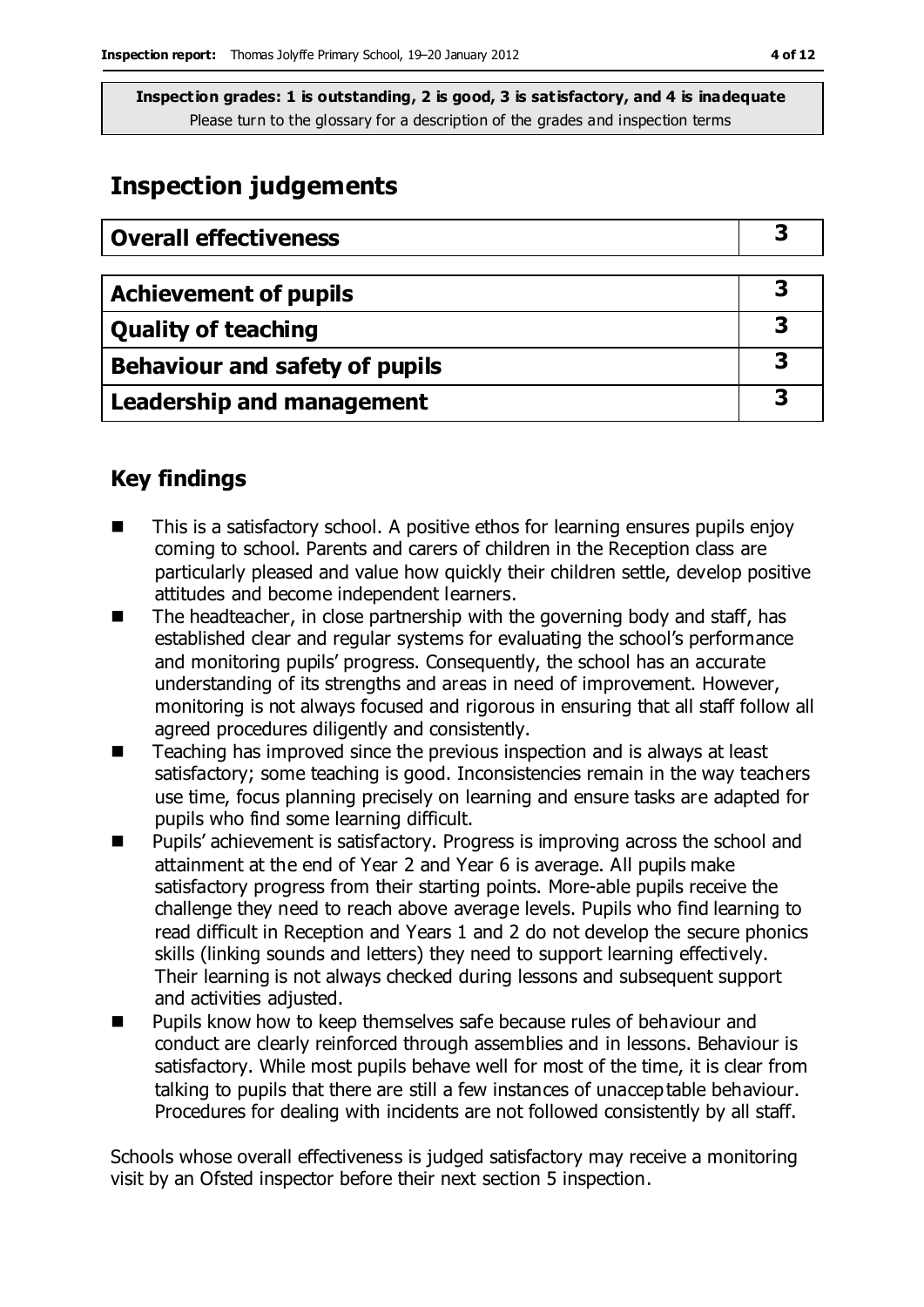## **What does the school need to do to improve further?**

- Improve the teaching of reading in Reception, and in Years 1 and 2, to ensure pupils who find learning to read difficult make consistently good progress in acquiring phonics skills.
- Increase the proportion of good teaching to at least 75% by July 2013 by ensuring that teachers consistently:
	- use time efficiently over the day and in lessons so that pupils spend more time on tasks and finish them to a good standard
	- identify and share lesson objectives that focus clearly on what pupils will learn and use them to reflect on learning at the end of lessons
	- adapt tasks for pupils who find a particular skill or piece of knowledge difficult.
- Focus monitoring activities to ensure all staff implement agreed procedures consistently, especially in managing behaviour and improving teaching.

## **Main report**

### **Achievement of pupils**

Learning and progress are satisfactory overall. While good in some classes and year groups, they are not consistently good across the school. This contradicts the questionnaire responses of parents and carers who feel that their children make good progress and that the school meets their children's particular needs well. Progress is improving and is reflected in higher attainment at the end of Year 2 and Year 6 since the previous inspection. More-able pupils reach the levels of which they are capable. By the end of Year 6, boys have closed the gap with the girls in writing although a small gap still exists in attainment at the higher Level 5. Learning and progress of disabled pupils and those with special educational needs are satisfactory. These pupils make good progress when tasks are adapted well to meet their needs. For example, in a successful mathematics lesson, they used a number line to double accurately numbers up to a hundred. Pupils who speak English as an additional language receive support in developing the vocabulary and language skills they need to make satisfactory progress from their starting points. Attainment in reading is average at the end of Year 2 and Year 6. Pupils who find it hard to learn to read make satisfactory progress in reading in the Reception year and in Years 1 and 2. These pupils struggle to blend the sounds they know to work out longer unfamiliar words.

The inspection endorses the more positive views of parents and carers of children in the Reception year. Children in both Reception classes learn well and make good overall progress from their starting points. Most children reach the expected goals by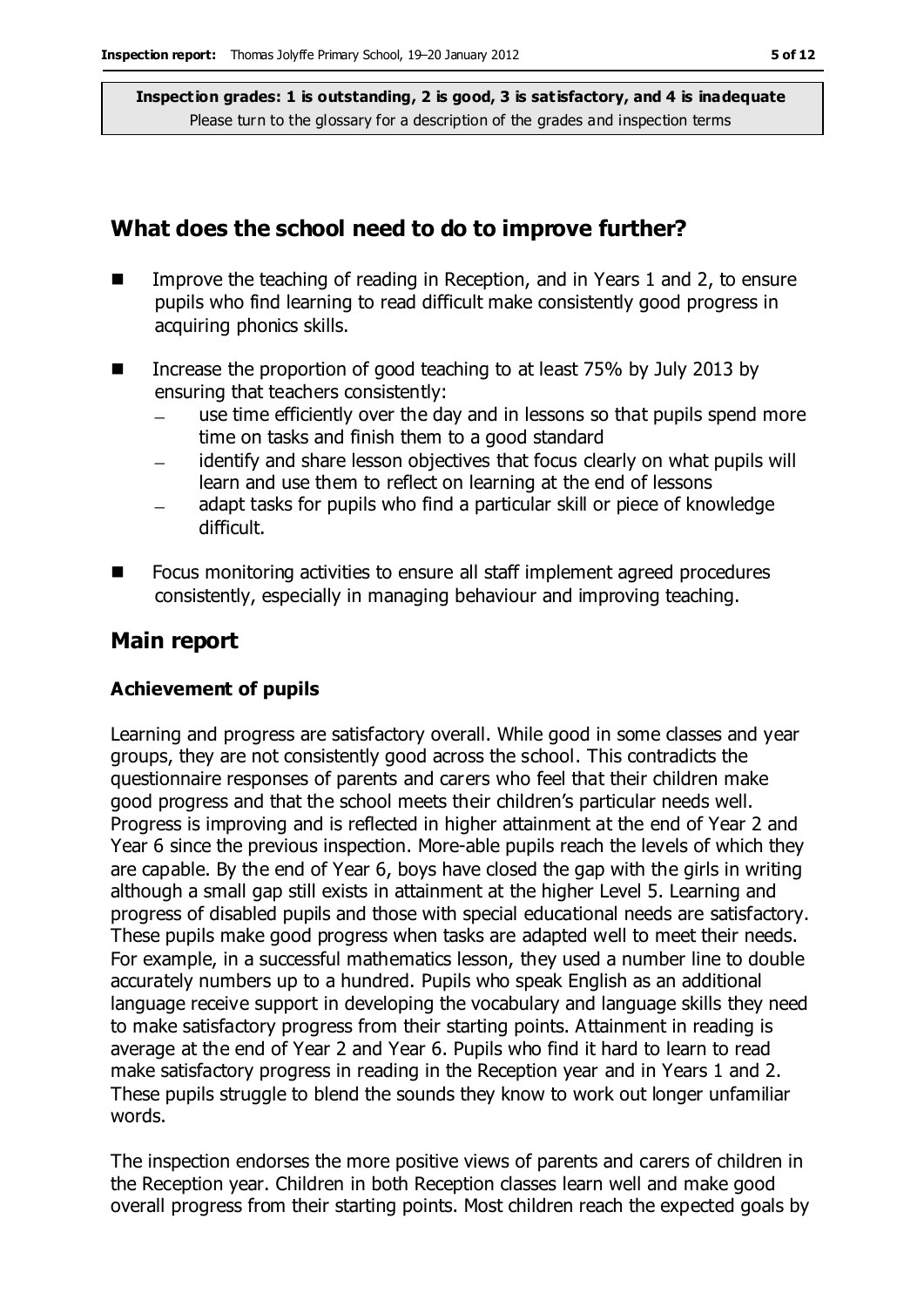the end of the Reception year in all areas of learning and a good proportion exceed them. Learning and progress in lessons across the rest of the school are less consistent. Good learning in geography, English and spiritual, moral, social and cultural development was seen in a Year 5 lesson when pupils acted out the evacuation of a hotel about to fall into the sea. Pupils learned about the effects of erosion and reflected on how guests must have felt when they realised they were in danger. This role-play successfully supported pupils' ideas for their subsequent written accounts of this real-life event. In contrast to this good lesson, satisfactory learning occurs when pupils are unclear about what they are meant to learn and why. Teachers often have to repeat the guidance and directions, reducing the amount of time available for the planned extension of learning. Pupils have suitable opportunities to acquire a broad range of skills and knowledge across the curriculum. They discuss and negotiate decisions confidently when working together on a group task and use information and communication technology independently to research topics and to present their learning in different ways.

### **Quality of teaching**

Most pupils feel that they are well taught and parents and carers agree. Inspection findings show that teaching is satisfactory because it is not consistently good in all classes. Teachers always plan how adults will support pupils in lessons. In good lessons, teachers plan other ways to support learning such as using different resources and breaking tasks into smaller steps so that pupils can concentrate on one specific piece of learning at a time. Teachers plan curricular themes together to ensure consistency in the teaching of skills and knowledge and to use each other's ideas and expertise. Strong focus is given to the promotion of pupils' spiritual, moral, social and cultural development such as in the current India topic. Learning in the Reception class has a clear focus to guide effectively adult interaction and children's engagement when they participate in activities that they choose themselves. Lesson objectives across the rest of the school do not always focus precisely on what pupils will learn. Consequently, pupils are not always clear about what they are learning and why. When teachers reflect on learning at the end of lessons, they sometimes focus on the task pupils have completed and not the knowledge and skills they have acquired.

Most teachers use a variety of methods to keep pupils engaged and interested. For example, film clips help pupils to think of ideas for their writing and problem-solving activities are set in real life contexts in mathematics. Sometimes, teachers spend too long outlining what pupils will do in lessons and so there is reduced time for pupils to extend their learning, to write for longer periods and to complete tasks to a higher standard. Assessment is used inconsistently to target the different abilities of pupils in lessons. More-able pupils in Year 6 are making good progress in mathematics this year because teaching challenges their thinking and encourages them to investigate and solve problems independently. Activities are not adjusted sufficiently to target learning for groups and individuals when reading is taught to the whole class in Reception and in Years 1 and 2.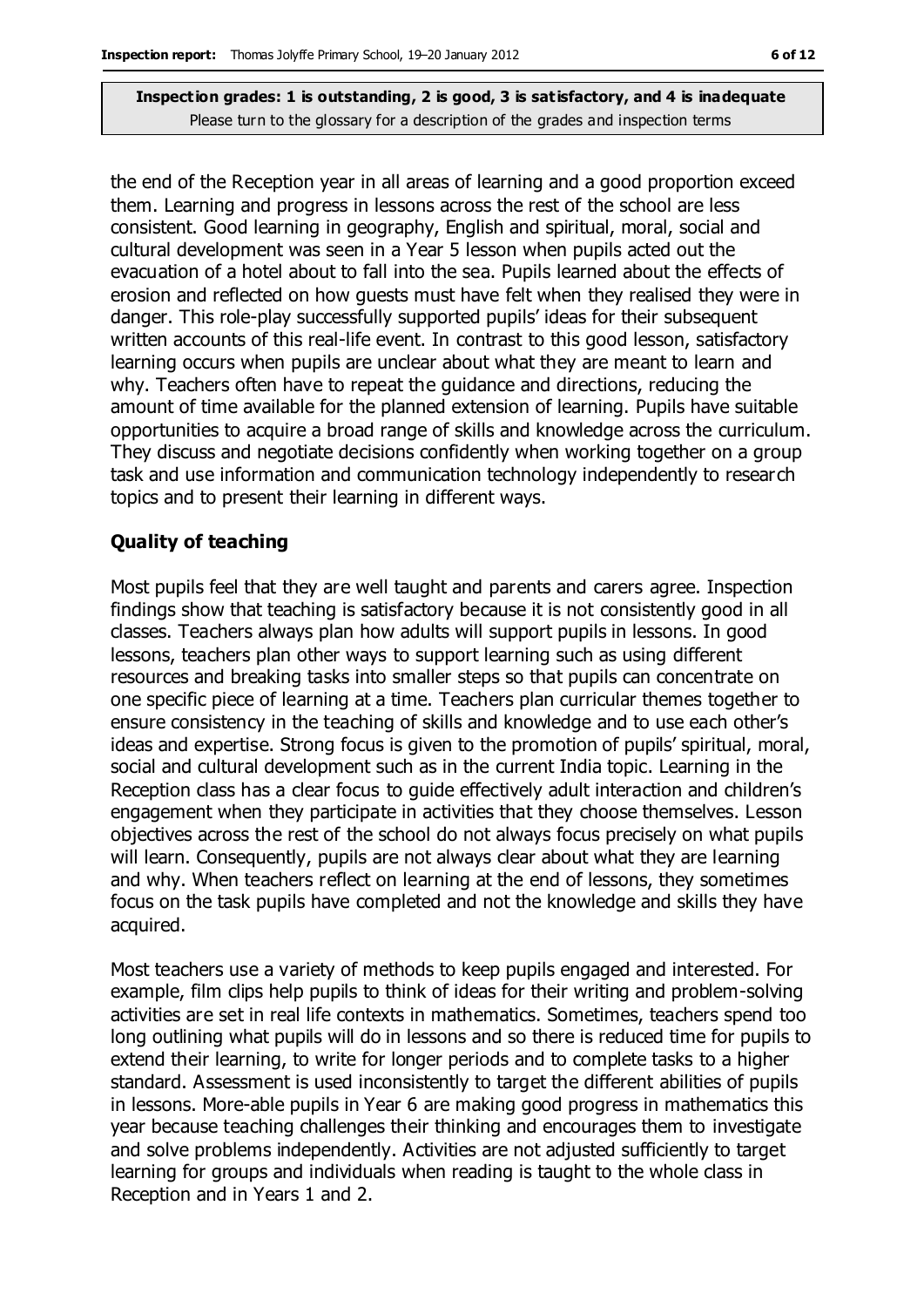#### **Behaviour and safety of pupils**

Relationships are positive. Pupils feel able to talk to the headteacher and teachers about any concerns and feel safe in school because of this. The inspection endorses the view of most parents and carers who feel the school keeps their children safe, and who recognise improvements in the school's ethos and pupils' behaviour since the previous inspection. Comments recognising the 'very positive feel to the school,' and 'pupils' calm and orderly conduct' support this view. The number of exclusions has fallen dramatically. Most pupils behave well for most of the time. Questionnaire responses from pupils and from parents and carers reflect remaining concerns about a few incidents of unacceptable behaviour. A number of pupils say that if they tell a teacher or headteacher that someone 'has been mean to them' the matter will be dealt with quickly and effectively. They are less confident that all adults deal with such incidents so well.

The school celebrates individual pupil's achievements to promote successfully selfconfidence and self-esteem. Pupils have positive attitudes, and most say that they enjoy school and find the curriculum topics interesting. Children settle quickly into the Reception class and are confident and independent learners by the time they start Year 1. Attendance is broadly average. The school has successfully reduced the proportion of pupils who are persistently absent. Punctuality is satisfactory. A few pupils arrive at school after the bell has gone.

#### **Leadership and management**

The headteacher, in partnership with staff and the governing body, has implemented a number of successful initiatives to improve the school's work. The governing body ensures it is well informed and uses the information to challenge the school to account for its decisions. Pupils' progress is tracked regularly. Subsequent discussions have raised teachers' expectations for pupils' achievement. The school's capacity to improve is satisfactory because improvements are not as yet resulting in consistently good achievement across the school. Staff have embraced the drive 'to be the best' and recognise the commitment needed to ensure their teaching is good. Comments from parents and carers support the view that there is 'a real sense of the school striving to be better.' Regular monitoring results in an accurate view of what the school does well and what still needs improvement. Monitoring activities are not always focused enough to pick up inconsistencies in the implementation of some agreed procedures and planned improvement strategies.

The school promotes equal opportunities and tackles discrimination satisfactorily. The quality of teaching is improving although there is still some unevenness year to year. The curriculum is satisfactory because it promotes pupils' average literacy, numeracy, communication and information and communication technology skills. The revised topic-based curriculum provides relevant contexts for learning and successfully engages pupils' interest. Spiritual, moral, social and cultural development is satisfactory. Through topics, art, music and religious education, pupils have a suitable knowledge and understanding of, and respect for, different religions and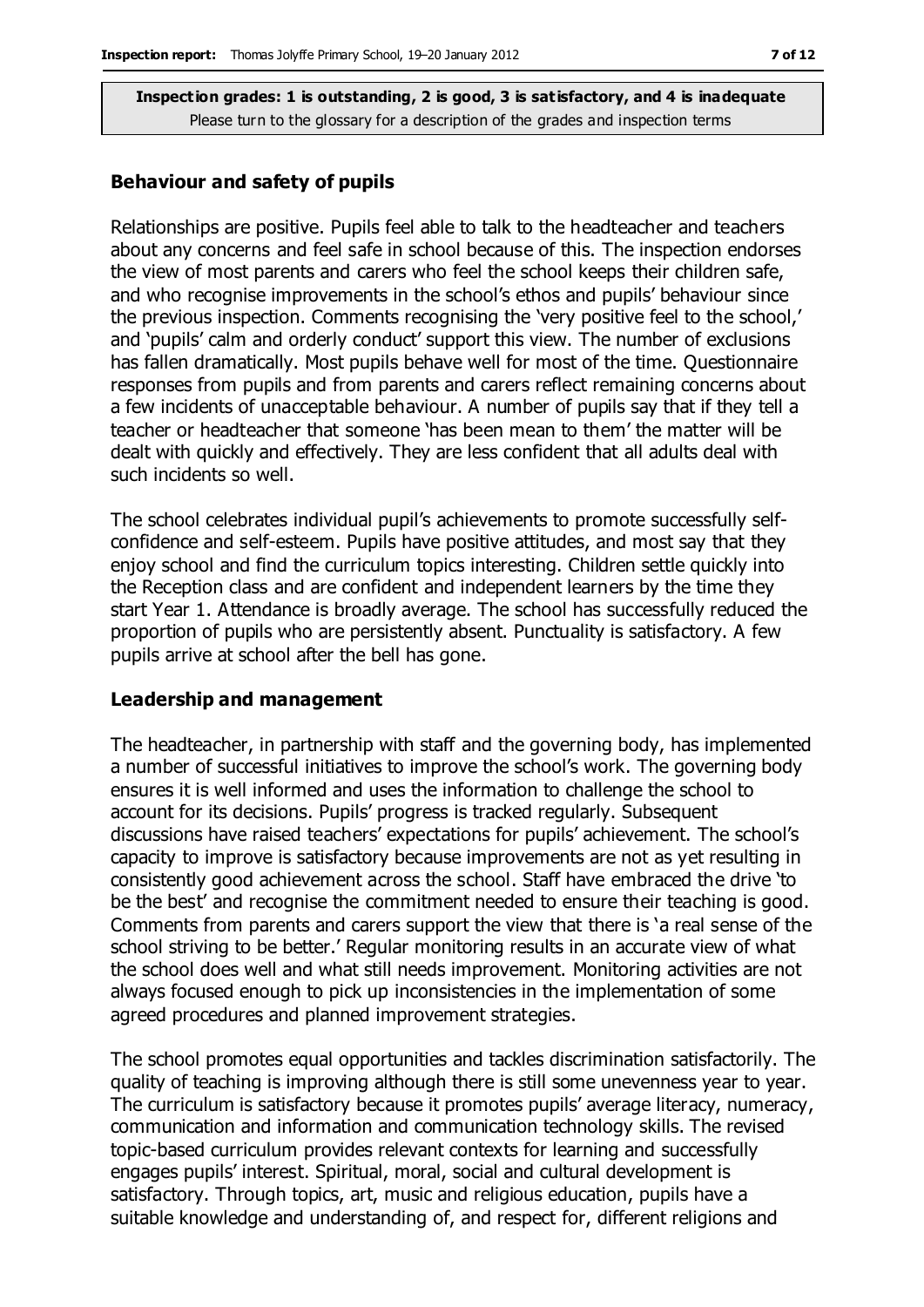cultures. Pupils are encouraged to raise funds for various charities throughout the year and look forward to finding out which house has collected the most points each week. The varied range of extra-curricular opportunities enriches pupils' learning and promotes social development well.

Safeguarding arrangements are satisfactory. All staff have received training to ensure pupils' safety and well-being when on the premises. Careful checks are made to ensure the suitability of all staff, members of the governing body, volunteers and visitors. Logs that record first aid, behaviour and bullying incidents are monitored regularly although the outcomes of monitoring are not always recorded in detail.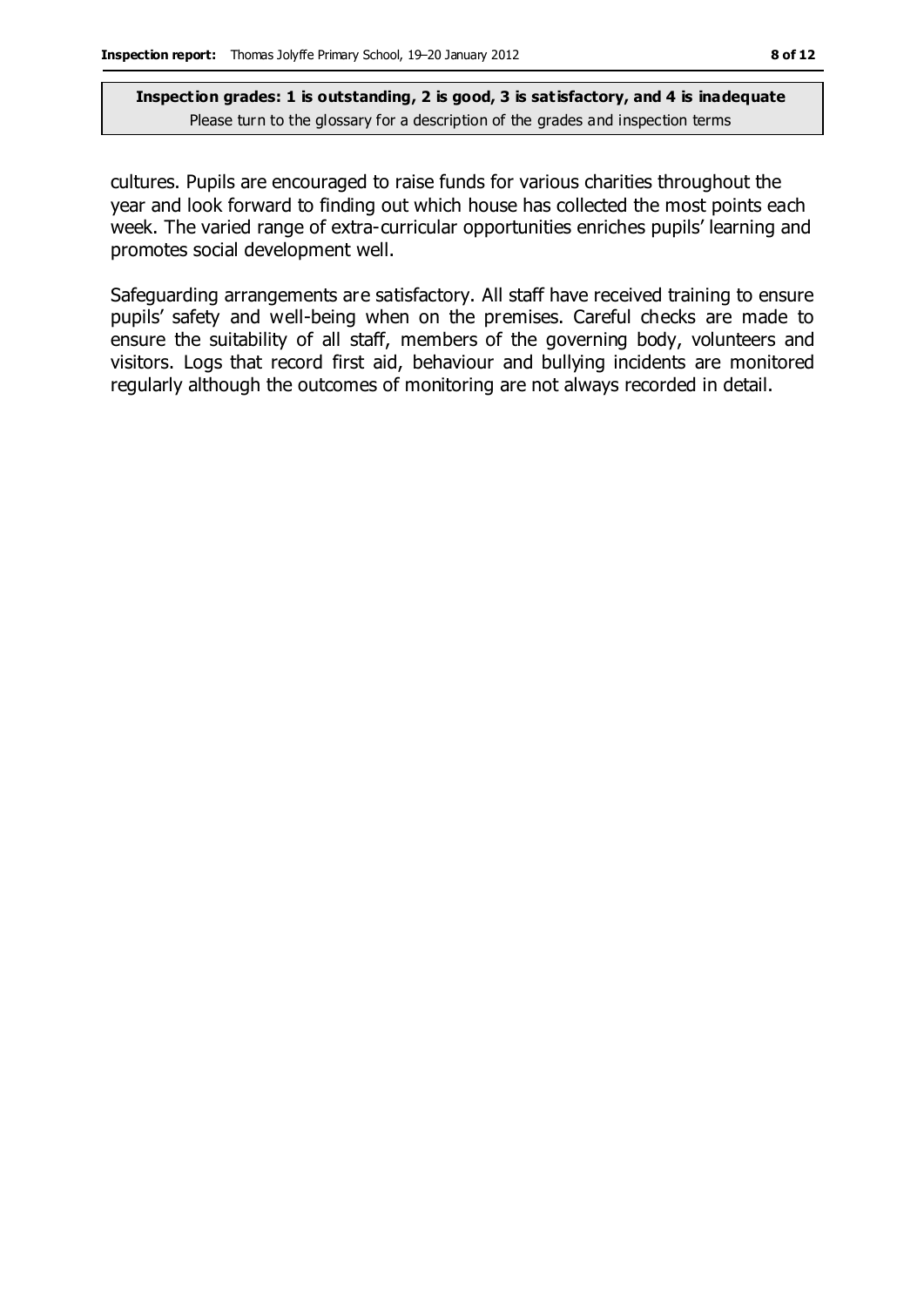## **Glossary**

## **What inspection judgements mean**

| <b>Grade</b> | <b>Judgement</b> | <b>Description</b>                                            |
|--------------|------------------|---------------------------------------------------------------|
| Grade 1      | Outstanding      | These features are highly effective. An outstanding           |
|              |                  | school provides exceptionally well for all its pupils' needs. |
| Grade 2      | Good             | These are very positive features of a school. A school        |
|              |                  | that is good is serving its pupils well.                      |
| Grade 3      | Satisfactory     | These features are of reasonable quality. A satisfactory      |
|              |                  | school is providing adequately for its pupils.                |
| Grade 4      | Inadequate       | These features are not of an acceptable standard. An          |
|              |                  | inadequate school needs to make significant                   |
|              |                  | improvement in order to meet the needs of its pupils.         |
|              |                  | Ofsted inspectors will make further visits until it           |
|              |                  | improves.                                                     |

## **Overall effectiveness of schools**

|                         | Overall effectiveness judgement (percentage of schools) |      |                     |                   |
|-------------------------|---------------------------------------------------------|------|---------------------|-------------------|
| <b>Type of school</b>   | <b>Outstanding</b>                                      | Good | <b>Satisfactory</b> | <b>Inadequate</b> |
| Nursery schools         | 46                                                      | 46   |                     |                   |
| Primary schools         |                                                         | 47   | 40                  |                   |
| Secondary<br>schools    | 14                                                      | 38   | 40                  |                   |
| Special schools         | 28                                                      | 48   | 20                  |                   |
| Pupil referral<br>units | 15                                                      | 50   | 29                  |                   |
| All schools             |                                                         | 46   | 38                  |                   |

New school inspection arrangements have been introduced from 1 January 2012. This means that inspectors make judgements that were not made previously.

The data in the table above are for the period 1 September 2010 to 31 August 2011 and represent judgements that were made under the school inspection arrangements that were introduced on 1 September 2009. These data are consistent with the latest published official statistics about maintained school inspection outcomes (see [www.ofsted.gov.uk\)](http://www.ofsted.gov.uk/).

The sample of schools inspected during 2010/11 was not representative of all schools nationally, as weaker schools are inspected more frequently than good or outstanding schools.

Primary schools include primary academy converters. Secondary schools include secondary academy converters, sponsor-led academies and city technology colleges. Special schools include special academy converters and non-maintained special schools.

Percentages are rounded and do not always add exactly to 100.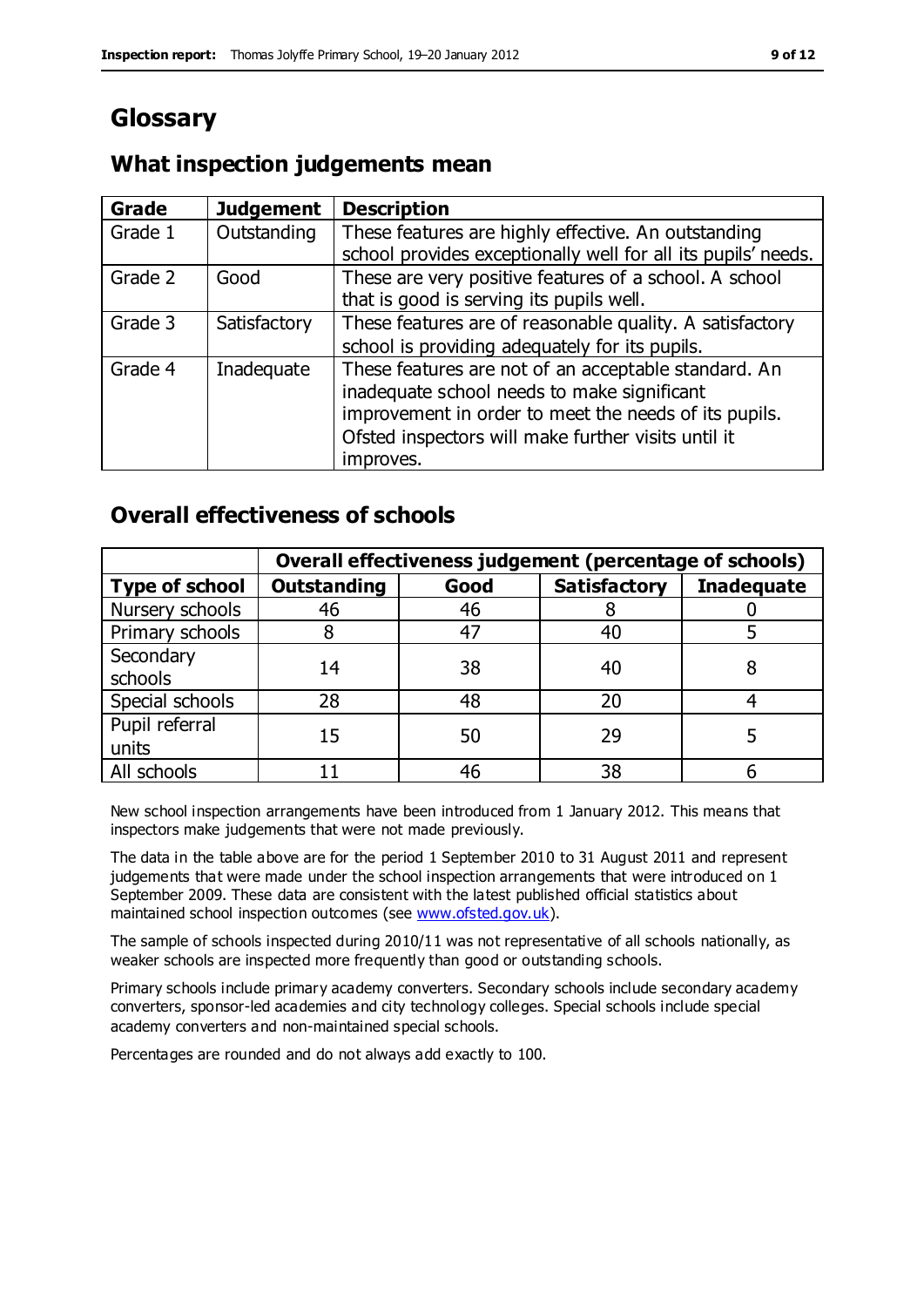## **Common terminology used by inspectors**

| Achievement:                  | the progress and success of a pupil in their<br>learning and development taking account of their<br>attainment.                                                                                                        |
|-------------------------------|------------------------------------------------------------------------------------------------------------------------------------------------------------------------------------------------------------------------|
| Attainment:                   | the standard of the pupils' work shown by test and<br>examination results and in lessons.                                                                                                                              |
| Attendance                    | the regular attendance of pupils at school and in<br>lessons, taking into account the school's efforts to<br>encourage good attendance.                                                                                |
| Behaviour                     | how well pupils behave in lessons, with emphasis<br>on their attitude to learning. Pupils' punctuality to<br>lessons and their conduct around the school.                                                              |
| Capacity to improve:          | the proven ability of the school to continue<br>improving based on its self-evaluation and what<br>the school has accomplished so far and on the<br>quality of its systems to maintain improvement.                    |
| Leadership and management:    | the contribution of all the staff with responsibilities,<br>not just the governors and headteacher, to<br>identifying priorities, directing and motivating staff<br>and running the school.                            |
| Learning:                     | how well pupils acquire knowledge, develop their<br>understanding, learn and practise skills and are<br>developing their competence as learners.                                                                       |
| <b>Overall effectiveness:</b> | inspectors form a judgement on a school's overall<br>effectiveness based on the findings from their<br>inspection of the school.                                                                                       |
| Progress:                     | the rate at which pupils are learning in lessons and<br>over longer periods of time. It is often measured<br>by comparing the pupils' attainment at the end of a<br>key stage with their attainment when they started. |
| Safety                        | how safe pupils are in school, including in lessons;<br>and their understanding of risks. Pupils' freedom<br>from bullying and harassment. How well the school<br>promotes safety, for example e-learning.             |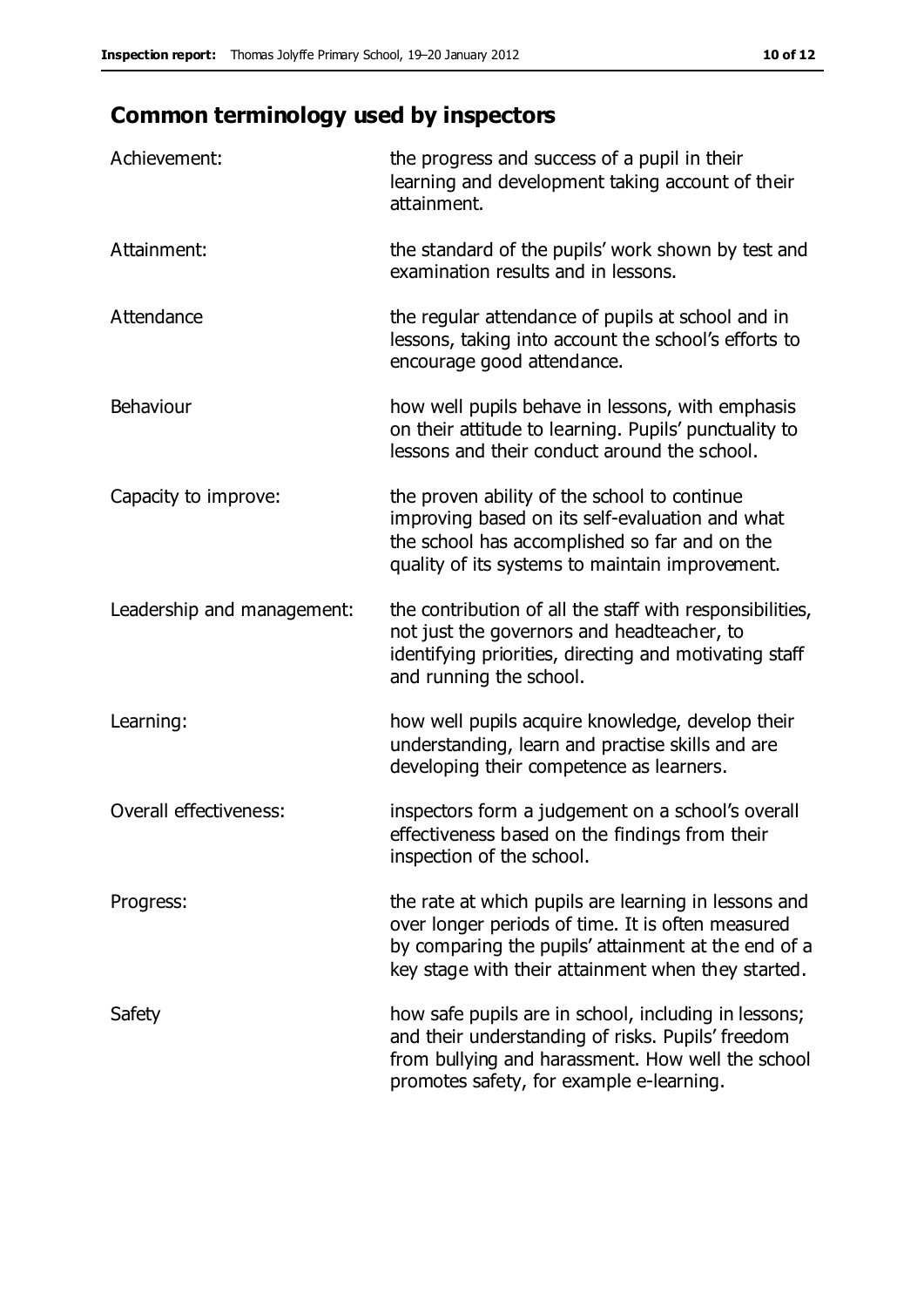#### **This letter is provided for the school, parents and carers to share with their children. It describes Ofsted's main findings from the inspection of their school.**



23 January 2012

Dear Pupils

### **Inspection of Thomas Jolyffe Primary School, Stratford-upon-Avon, CV37 6TE**

Thank you for welcoming us when we visited your school recently. Thank you to all of you who returned a questionnaire and who told us so much about your school.

We have judged Thomas Jolyffe to be a satisfactory school. You make satisfactory progress and by the time you leave at the end of Year 6, nearly all of you are reaching Level 4 and some of you reach Level 5. Your behaviour is satisfactory and most of you feel safe in school. You told us that while most of you behave well, some of you forget the rules occasionally on the playground which results in some concerns being raised by other pupils and your parents and carers.

Teaching is satisfactory, but we agree with the people who work in your school that more teaching should be good to help you make more progress. In particular, we have asked your teachers to make sure you have enough time in lessons to finish tasks to a good level, especially your writing. We have also asked them to make sure that you are clear about what you are meant to learn and why, and to make it easier for some of you to complete tasks when you find them too difficult. We have asked that teachers check and adjust lessons for those of you in Reception and Years 1 and 2 who find learning to read difficult.

Your headteacher has worked closely with staff to put systems in place for checking how well things are going in school. We have asked him, all staff and the governing body to make sure that they all follow procedures consistently, especially those relating to managing behaviour and improving teaching.

You can help by always behaving well, trying your best in lessons, showing your teachers what you can do and asking for help when you find something is too difficult. Thank you again for your welcome.

Yours sincerely

Georgina Beasley Lead inspector